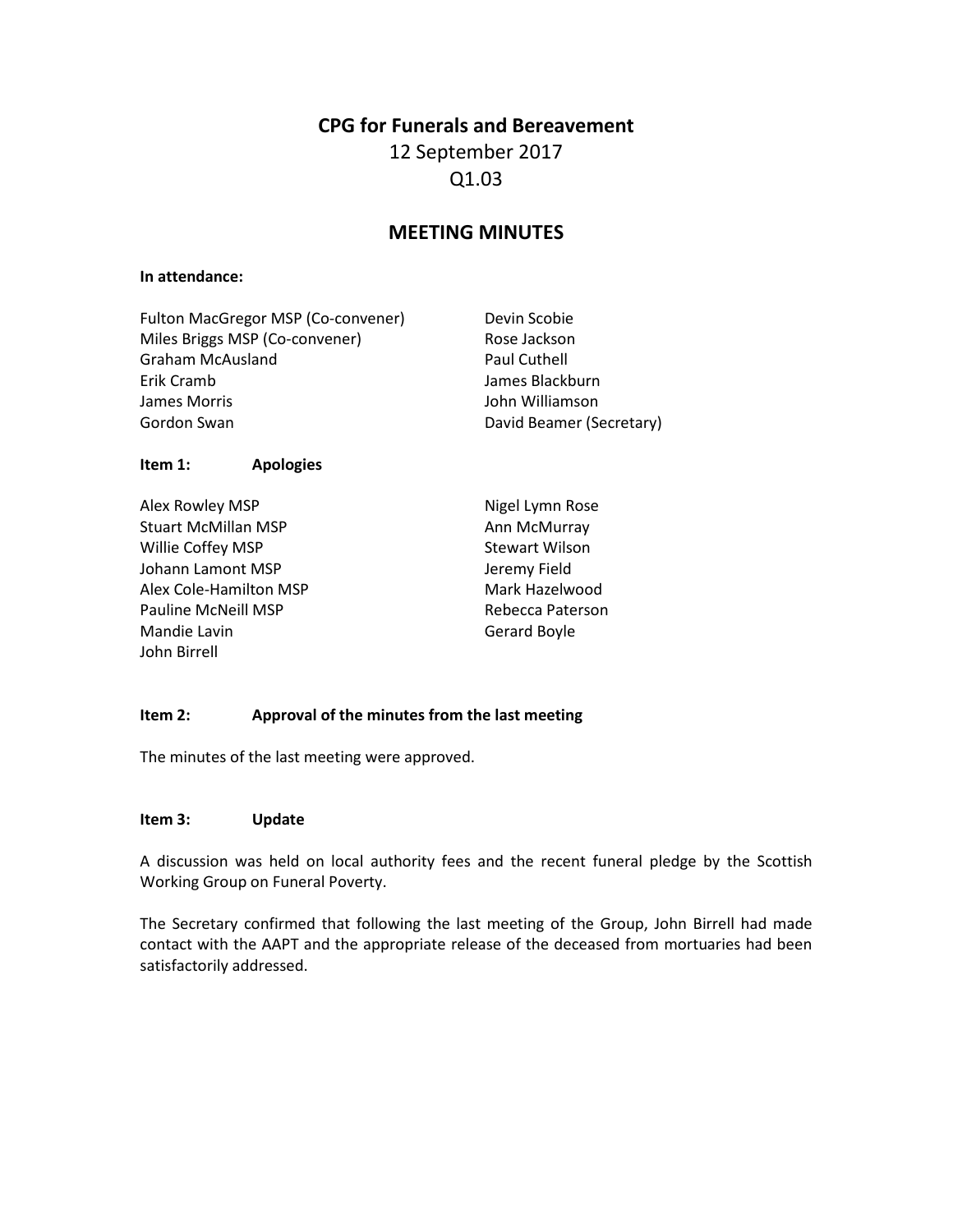### **Item 4: The Burial and Cremation (Scotland) Act and its implementation**

The Group discussed latest developments including the appointment of Natalie McKail (Inspector of Funeral Directors) and the possible format of a future meeting that could examine the Act and its implementation in more detail.

Fulton McGregor stated that future speakers on the Act could be sent questions in advance to help with responses at a Q&A session after they had spoken.

Paul Cuthell stated that the funeral sector was concerned about a recent consultation issued by the Scottish Government.

#### **Item 5: Funeral Poverty / funeral affordability (including Local Authority charges)**

The Scottish Government's Funeral Costs Plan, published on 8 August 2017, was reviewed by the Group.

Erik Cramb from the Scottish Pensioners Forum discussed the work of the Forum and a project in Dundee that is looking at developing more affordable and more intimate funerals. The project had received £50,000 in funding from the Scottish Government.

Paul Cuthell highlighted the range of options available from funeral directors in Scotland and how changes in customs were impacting on funeral provision. This included how the length of time between death and burial or cremation had increased over the years.

A discussion was held about how Northern Ireland was able to hold a burial within 3 days of death and what steps the Scottish Government could take to reduce delays.

Fulton MacGregor asked for the Group to be kept updated on progress with the Dundee project.

#### **Item 6: Social Fund Funeral Payment devolution**

A discussion was held on how devolution can improve the administration of the social fund funeral payment system and the level of financial support.

James Blackburn outlined international examples of how support is provided including the Swedish model that civil servants in Scotland had examined.

A discussion was then held on the potential role of life insurance companies and pension providers in assisting with funeral costs.